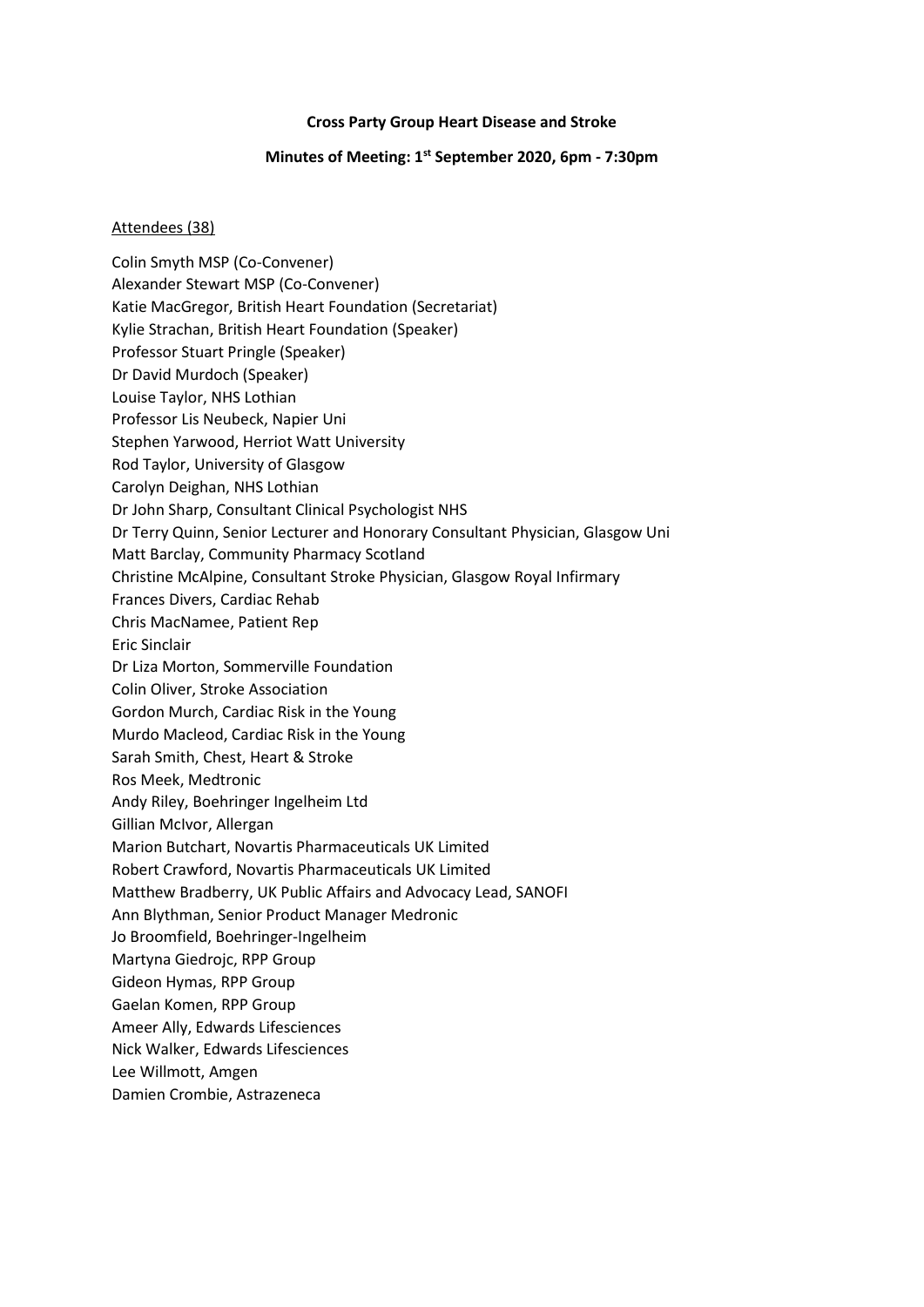# **Welcome and Introductions**

**Kylie Strachan,** Policy and Public Affairs Manager BHF Scotland, presented on BHF Scotland's 2021 Strategy Development.

- Kylie outlined the project outcomes: producing a draft plan which will largely be adopted by government in 2021.
- Highlighted that it is important that the clinical and patient communities both feel engaged and invested in the plan.
- Kylie then outlined the project plan and timeline. Starting with engagement with interested stakeholders, carrying out a literature review, and writing a draft document. This document is now out for consultation with political parties, Scottish Government, National Advisory Committee for Heart Disease, Clinicians and Patients. The comments and insight from this consultation will then be analysed by the development group and a final draft will be published in January 2020.
- The clinical round tables brought up a number of issues including detection and diagnostics, diagnostic pathways, need for psychological support and importance of data.
- Patient engagement events brought up the need for better engagement with those in specialist care, improved pathways, importance of emotional/psychological support and the importance of continuity of care.

**Professor Stuart Pringle,** Chair of BHF Development Group, ex-Consultant Cardiologist NHS Tayside presented on the need for a new strategy.

- Professor Pringle opened by describing how the life expectancy of men used to be improving year on year at an impressive level but since 2012 that is reversed, and now male life expectancy is getting lower by one week every year.
- Some explanations to this change are a result of increasing number of young people dying from drug deaths. If someone dies as a teenager, there is a lot of years of life lost.
- Dementia is becoming a lot more common as a result of people living a lot longer and now not dying from cancers and heart disease.
- Reassuring that there is continuing improvement in the treatment and prevention in heart disease but that is tailing off to some extent, prior to 2014 you were expecting to get 6 weeks extra life expectancy per year from the successful management of heart disease and that has fallen to 2 years on average. The next part of the curve might indeed show an even worse trajectory. This is why a new heart disease strategy is vital.
- Any strategy should have prevention at the heart of the it. The first section of the strategy focuses on prevention and to reinforce and re-inform the commitment to prevention of heart disease in Scotland.
- Professor Pringle then ran through the vision and priorities of the draft strategy which have been identified through engagement with clinicians and those with lived experience.
	- Priority 1: Prevention and tackle risk factors
	- Priority 2: Timely & equitable access to diagnosis and care
	- Priority 3: Effective use of data
- The overall vision of the strategy is*: "preventable heart disease in Scotland is minimised, and everyone with suspected heart disease in Scotland has timely and equitable access to diagnosis, treatment and care that supports them in living well with their condition"*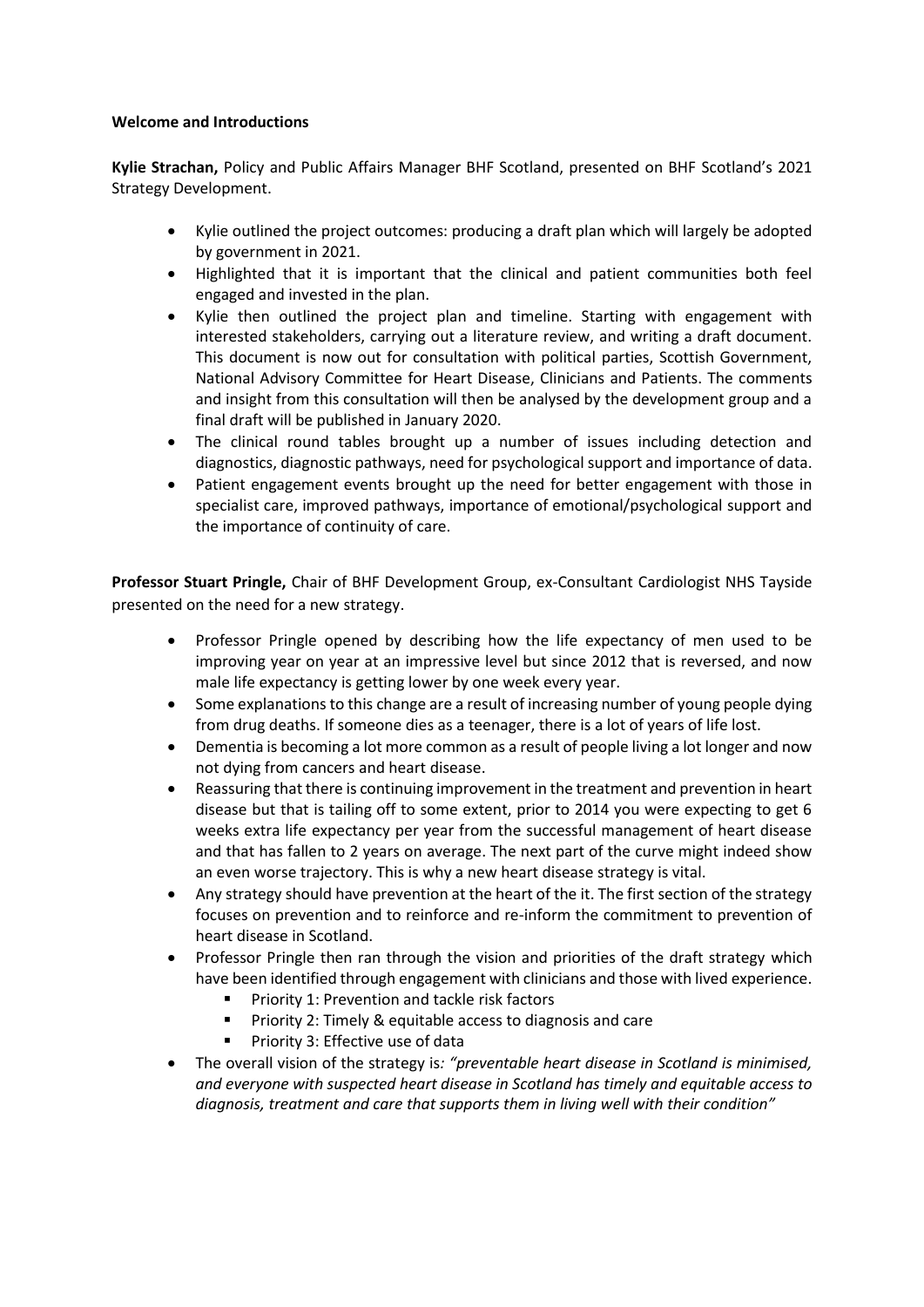**Dr David Murdoch**, Consultant Cardiologist NHSGGC, Chair of the NACHD, presented on the main issues that are affecting Scottish cardiology currently:

- Dr Murdoch highlighted that we are still working towards the 2014 Heart Disease Improvement Plan which was very ambitious and perhaps should have prioritised a few issues.
- Mortality from heart disease is falling but for some conditions there has been a levelling off and perhaps even a rising level of mortality.
- As more people are surviving, there are also more people living with heart disease. As there are more people who are living older there are also more people with co-morbidities and more complex heart conditions.
- First problem he discussed was heart disease data. We don't currently collect data to understand the pathway and therefore our ability to make service improvements is limited.
- Dr Murdoch ran through the ideal patient journey but as we don't collect the right data, we don't know who is getting the right treatment for them.
- Second major issues for cardiology in Scotland is cardiac imaging; specifically, CTCA and Cardiac MI. Often cardiac imaging is essential for an effective diagnosis and is part of an ideal patient pathway.
- Last year there was a survey carried out to assess the availability of CT scanners across Scotland. They worked out that to run a service, each board would need 200 CT scanners / 100,000 population. Only 2 health boards achieved this necessary level – the Boarders and Western Isles. Currently, most health boards in Scotland could not provide the necessary scans but it could transform the pathway for suspected patients.
- Finally, Dr Murdoch discussed the need for a national review of cardiac surgery and intervention. Number of open-heart surgeries are dropping in the UK as a whole which is good on one hand as fewer people are needing surgery but it means that the viability of the hospital to carry out surgery will go down and down and possible face closure as a certain number of surgeries must be carried out every year. In Scotland there are only three hospitals which carry out cardiac surgery: Aberdeen, Edinburgh and Clydebank (Glasgow). A possible option would be to create one specialist centre for highly specialist surgery.

# **Questions and discussion**

- Is there a particular urgency to find methods of prevention (e.g. supporting exercise and lifestyle changes) given that the outcomes of Covid-19 are strongly associated with cardiovascular disease?
	- $\circ$  BHF has been carrying out some wider work around lifestyle prevention which will be published weekend commencing 7<sup>th</sup> September.
	- $\circ$  As this strategy is aimed towards the clinical priorities team within Scottish government, much of the priorities in this document are very specific to prevention in terms of detecting risk factors, but the big public health policy changes are covered in other work both being carried out by the BHF and the Scottish government.
- Covid-19 has also inspired many people to take up exercise, bicycle sales have increased rapidly and there seems to be more people taking to the countryside for walking. Could this be supported and encouraged by the government through safe cycling routes and